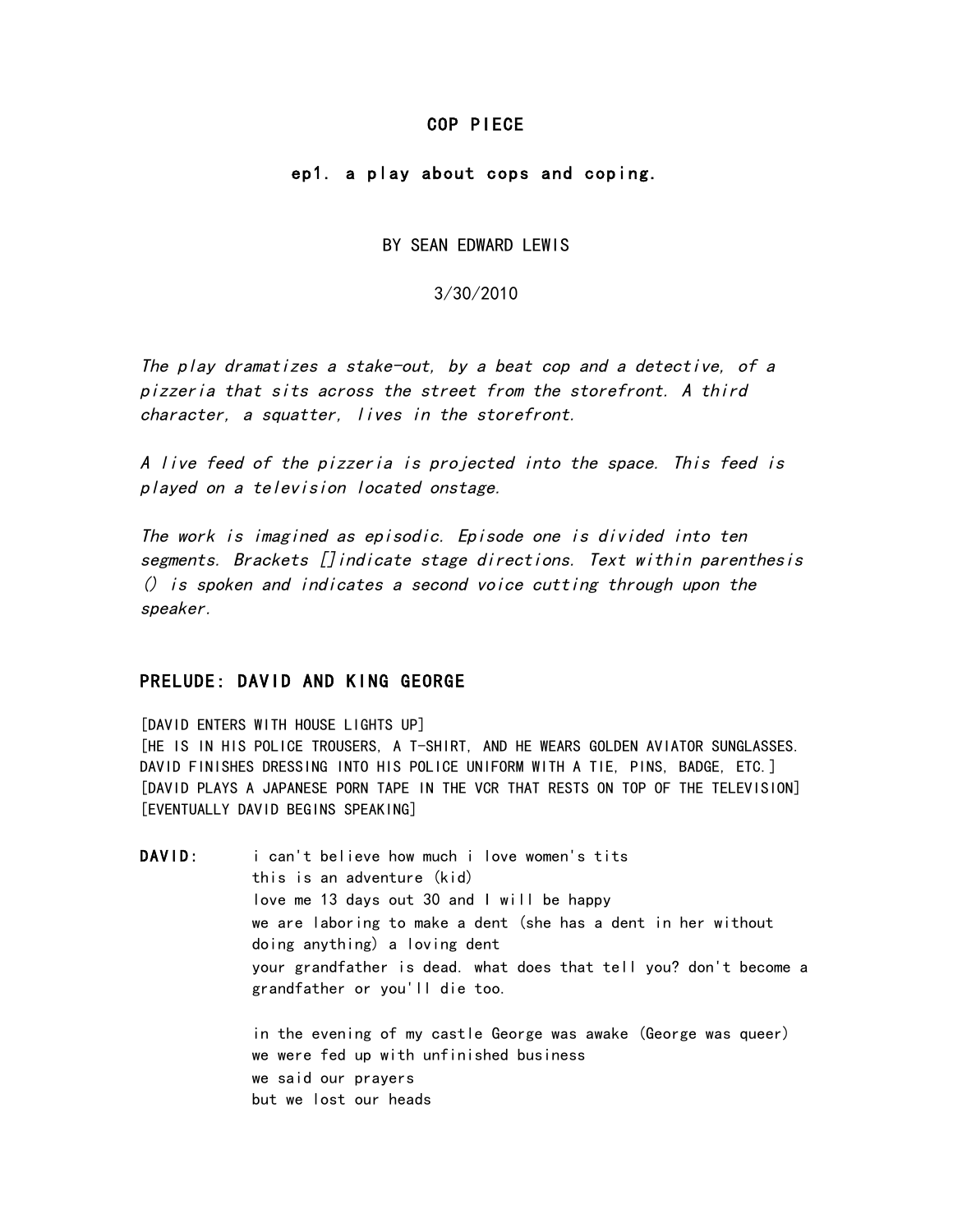clear the way! clear the way! King George Approacheth! open your minds (this time) reach back into your lost and damned innocence (not because anyone anywhere will care) but because King George demandeth it !! i am King George and i want to destroy all of you and all of your friends (one at a time) like a little curse or something you will disappear painfully (no more facebook for you faggot!) once upon a time in a little green valley George was a boy George had dreams now the valley is full of dog shit and hotels with beavers 10 ft deep in every direction beautiful loving sparkling Japanese and Korean beavers with large gills and WALMARTS you can taste in their fucking beautiful Korean ass holes hi little George. hi George. hi. David has the ear of a KING !! in my own mind i speak to George who is a KING !!!

#### SEGMENT ONE: BEAT COP DAVID IS DEAD TO THE WORLD

[LIGHTS UP FROM BLACKOUT. LOW AND IN SHADOWS DAVID APPEARS]

[A "BIBLE TAPE" PLAYS ON A SMALL RECORDER SITTING ON THE TABLE WHERE BEAT COP DAVID HAS FALLEN ASLEEP. HE IS ON DUTY AND AT HIS POST WITH HIS HEAD DOWN. DAVID IS DEAD TO THE WORLD]

[ON THE MONITOR, BEHIND WHERE DAVID SLEEPS, JAPANESE PORNOGRAPHY PLAYS WITHOUT SOUND]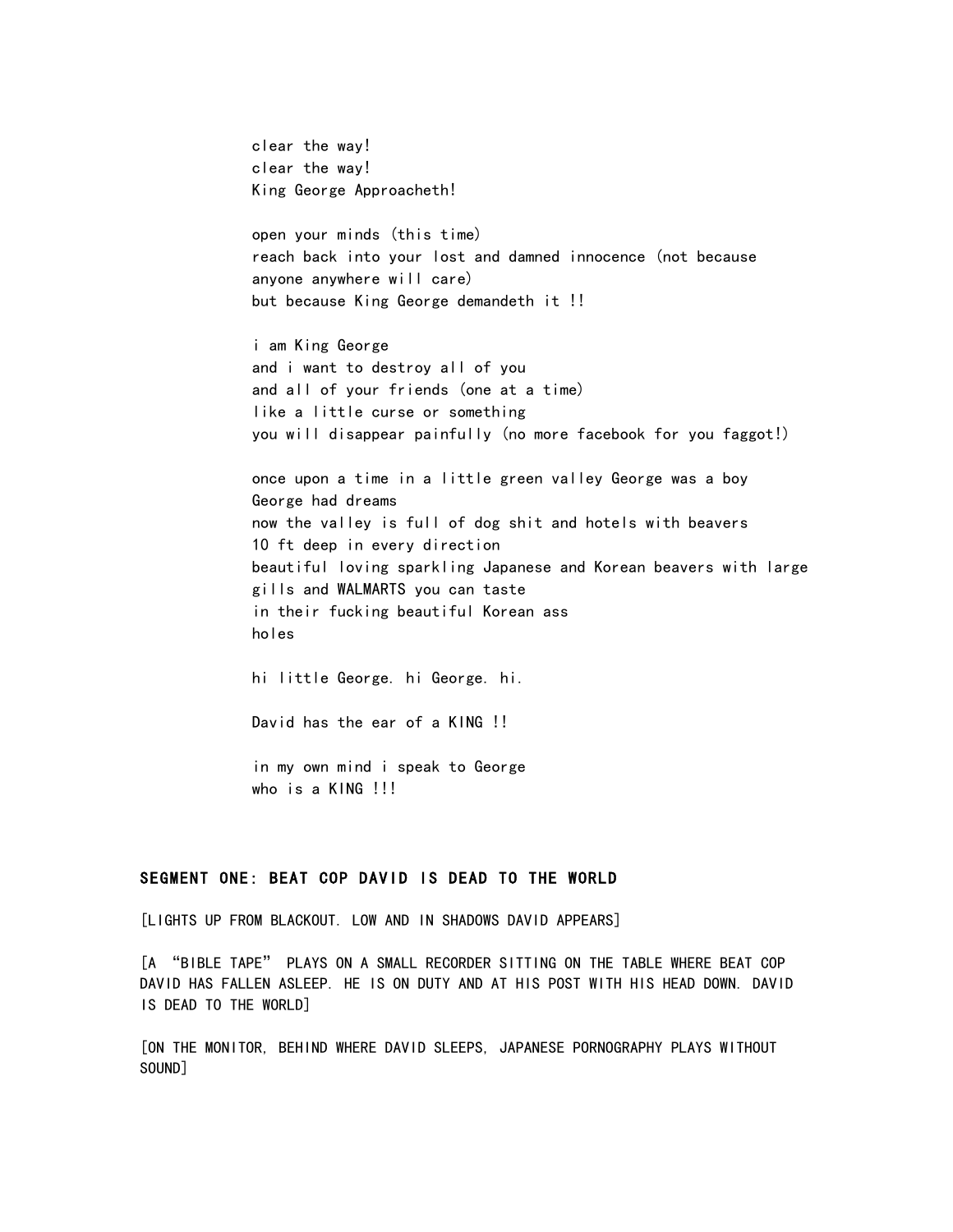[BEAT COP DAVID TALKS ALL THE TIME ABOUT HIS 2 CHILDREN AS THE "PRIDE AND JOY OF HIS LIFE." THIS IS MAKE-BELIEVE. DAVID LIVES ALONE IN A ONE-BEDROOM APARTMENT NEAR THE OVER-PASS. HE LIVES BY HIMSELF AND HAS FOR MOST OF HIS ADULT LIFE]

[TIME PASSES]

[BEAT COP DAVID AWAKENS, HE MIGHT BE SLEEP WALKING][HE MESSES WITH THE CONTROLS FOR A TIME][HE LISTENS TO THE BIBLE TAPE. HE WATCHES THE MONITOR. HE SWITCHES THE MONITOR BACK AND FORTH BETWEEN THE PIZZA PARLOR THEY ARE STAKING OUT, AND THE PORNOGRAPHY TAPE HE HAS INSERTED INTO THE VCR THAT SITS ON TOP OF THE MONITOR IHE CHECKS THE PA AND THE CB. HE SPEAKS INTO THE DEVICE. HE EATS SWEETS AND ONCE AGAIN FALLS ASLEEP]

### SEGMENT TWO: SAMUEL THE ANGRY DETECTIVE

[SAMUEL APPEARS FROM BEHIND THE GREEN CURTAIN][HE OBSERVES DAVID ASLEEP AT HIS POST]

[HE IS MUTTERING TO HIMSELF: "...HOW DOES HE REPAY ME... TYPICAL SCREW-UP FASHION. NO GRATITUDE. NO HARD WORK, BLATANT INSUBORDINATION... IDIOCY..."]

[DETECTIVE SAMUEL CALMLY, AND WITH A CERTAIN ENJOYMENT, TAKES IN THE NOW ALL TOO FAMILIAR SCENE]

[HE CONTINUES TO MUTTER TO HIMSELF: "NO WONDER I'M THE DETECTIVE AND HE'S THE BEAT COP. NO WONDER. THERE'S A NATURAL ORDER TO THINGS... THIS IS SIMPLY OLD CHARLIE D. MAKING HIS POINT ONCE AGAIN... OLD CHARLIE D. WE'RE ALL MONKEYS! WE'RE ALL MONKEYS! MONKEYS! IT'S JUST THAT SOME MONKEYS ARE MORE STUPID THAN OTHER MONKEYS." SAMUEL THEN TELLS HIMSELF A JOKE: "I SHOULD WRITE A BOOK. I WOULD CALL IT: DON'T BE A STUPID FUCKING MONKEY!" ]

[SAMUEL SITS OPPOSITE DAVID. HIS ATTENTION IS SPLIT BETWEEN DAVID SLEEPING AT THE TABLE, AND THE PORNOGRAPHY THAT PLAYS SILENTLY ON THE MONITOR.]

[TIME PASSES]

### SEGMENT THREE: BEAT COP DAVID AWAKENS

[BEAT COP DAVID SLOWLY AWAKENS FROM A FAR AWAY DREAM. HE IS LIKE A LITTLE BOY ON A SATURDAY MORNING. NOT A CARE IN THE WORLD. DAVID FLOATS WITHOUT SENSE OF TIME OR PLACE]

[TIME PASSES]

SAMUEL: Hi David. Hi. Anybody there?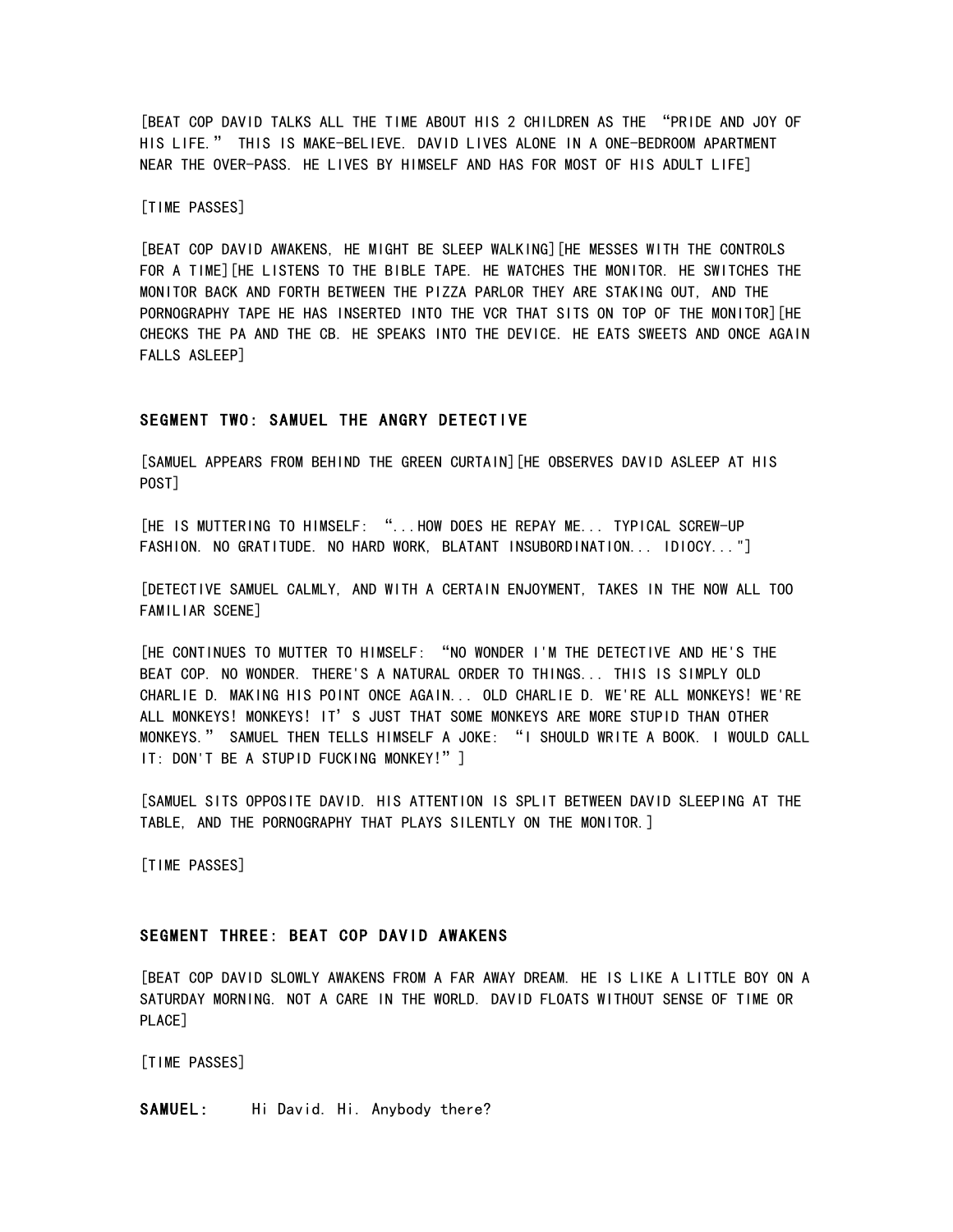David David. Have a good sleep? Hmm? [PAUSE] That's good. That's so good. You really take care of yourself, don't you David? That's good. [PAUSE] Sleep deprivation is an epidemic in this city, but not for you David, huh? You hungry? Hmm? Little boys work up big appetites when they sleep. [DAVID REMAINS IN HIS WAKING-UP-REVERIE. HE NODS AND SMILES. HE MAKES SOUNDS AND SEEMS TO BE HUMMING TO HIMSELF. SUDDENLY, AND WITHOUT WARNING A PANIC WASHES OVER DAVID'S FACE AS HE BEGINS TO REALIZE WHERE HE IS AND WHO HE IS. THIS PANIC TURNS TO DREAD AND HORROR AS HE BEGINS TO RECOGNIZE THE SOURCE OF THE VOICE CALLING HIM BACK FROM HIS DREAM] SAMUEL: What's wrong? Falling back to earth? David David. You crash back to earth? [PAUSE] [A STAND OFF. DAVID AND SAMUEL ARE OPPOSITE ONE ANOTHER] [THINGS HAVE NOT GONE AS PLANNED FOR EITHER OF THESE TWO MEN IN LIFE] DAVID: Get off my back Sam. Would you? For 5 seconds. SAMUEL: [SAMUEL TURNS OFF MONITOR PLAYING THE PORNOGRAPHY] Sure thing. Whatever you say. David David. No problem. Anything else you just let me know, OK?

[PAUSE]

What am I going to do? Huh? David David. I'm stuck here with you. Take a look at yourself. From my angle it ain't pretty.

[PAUSE]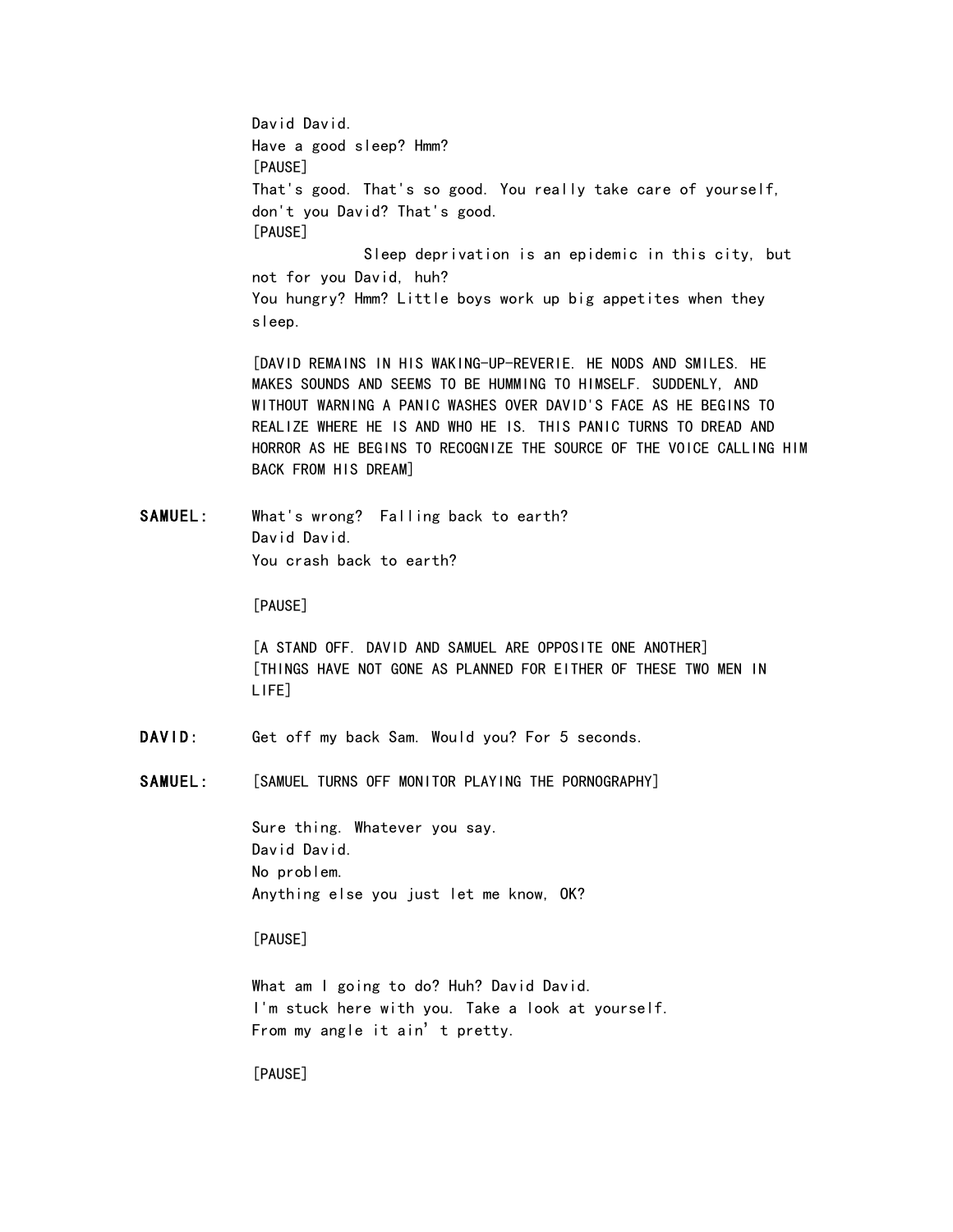[LARRY ENTERS FROM BEHIND THE GREEN CURTAIN] [DAVID AND SAMUEL ARE SUSPENDED BUT ALMOST SEEM TO LISTEN TO THE VOICE OF LARRY]

LARRY: Detective Samuel wants very badly to hurt David (physically) and to scream at him for his behavior.

> Beat Cop David is in his forties and 4 years ago was relegated to non-gun carrying duties. On this stakeout, he is part of a team monitoring a Brooklyn pizza parlor located directly across the street for SUSPICIOUS ACTIVITY.

All leads have gone cold. Everybody is growing restless, and getting on each other's nerves.

Detective Samuel got David the assignment on this stakeout team.

Over the years David has been passed over for promotion after promotion.

He has accepted that he will wear the beat cop uniform, without a gun, and at a desk, until he retires - in 3  $\frac{1}{2}$  short years.

[LARRY STANDS FOR A TIME LOOKING AT DAVID WITH HIS FINGERS IN THE AIR][LARRY EXITS BEHIND GREEN CURTAIN] [SAMUEL AND DAVID STUDY THE MONITOR FOR A WHILE]

SAMUEL: This Pizzeria isn't telling us anything. Mr. Carmine is smarter than we thought.

[PAUSE]

My ex MY ex I'm being haunted by my ex

Fucking bitch!

DAVID: Hmm, ya, your ex is one ... cold cold ...

SAMUEL: [CUTTING HIM OFF SHARPLY] Don't talk about her. Don't talk about her. Cease any talk from your mouth about Nancy. OK. David David. Go back to sleep.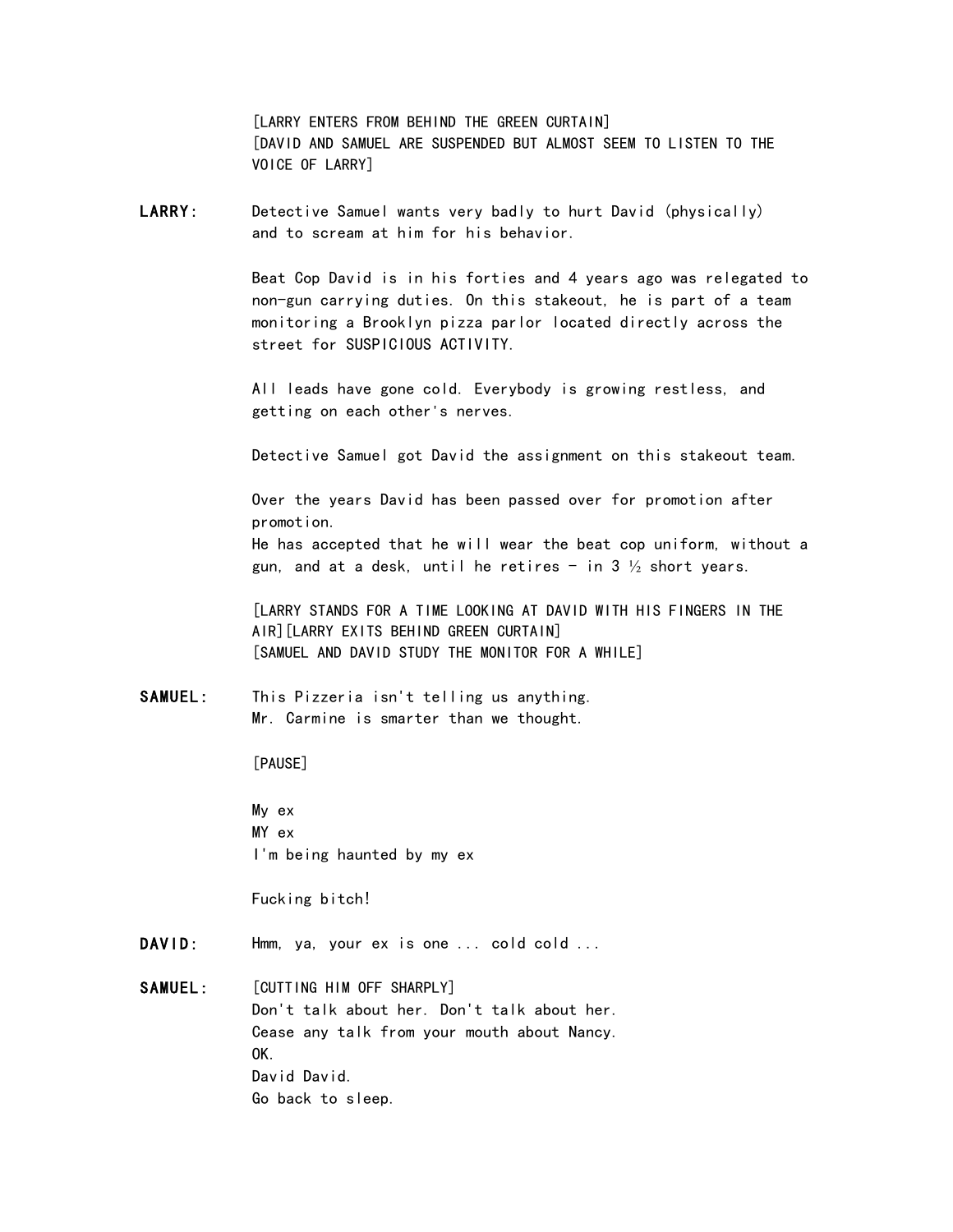Shut the fuck up about Nancy. OK. OK. How many times do I have to ask you one simple thing? Don't do it. I call Nancy what I call Nancy because the bitch ruined my life. Did she ruin your life? [PAUSE] No. I didn't think so.

[DAVID RAISES HIS EYEBROWS] [LARRY APPEARS FROM BEHIND THE GREEN CURTAIN]

LARRY: 5 years younger than David, with 6 years less on the force, Samuel is a full detective. David and Samuel were partners (on the beat) years back, and became fast friends. Samuel then landed (the promotion) and became a narc-undercover detective. The promotion found Samuel in very short period of time strung out, disappearing for months on end into every seedy, vermin-ridden crack-whore-house in the greater New York City metropolitan area.

> He lost his wife, but held onto his job by the skin of his drugaddled teeth. Samuel was transferred to homicide after a lengthy and humiliating tour of department mandated in-patient and outpatient (rehabilitation).

Samuel beat back the whore and smack habit. But what remains is an angry sociopath.

What is the difference between a sociopath and a psychopath?

[PAUSE]

Detective Samuel is a violent man who now feels, in spite of all his good intentions, and honest hard work, that life has wronged him. Samuel has what is described in professional psychiatric circles as a BOMB SHELTER MENTALITY but with an ATLAS twist...

He is in a trench. He is knee deep in mud. Shells are flying, and the future of the planet rests on his shoulders (alone).

[LARRY DISAPPREARS BEHIND THE GREEN CURTAIN]

SAMUEL: ... Ya. Ya. Ya. I know. I know. I got out there a bit. She had her reasons. I gave them to her.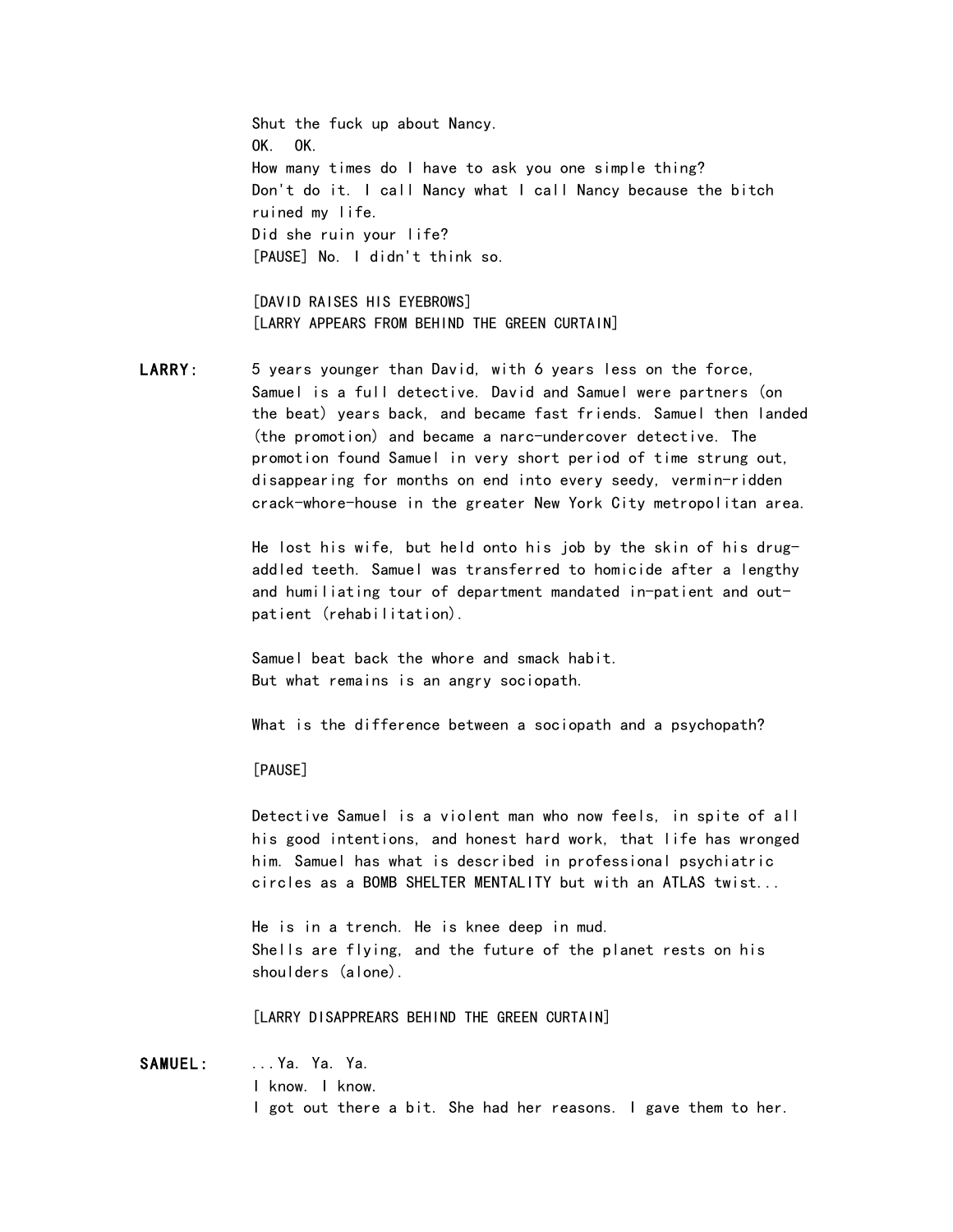But you just cease any talk from your mouth about Nancy. Go back to your nap and your porn.

What? What? Oh ya well I know... "Mommy, can I watch porn Mommy?" You and your bus-boy wages.

[SAMUEL POINTS TO PHOTOS OF CHILDREN DAVID HAS TAPED UP NEAR HIS DESK] Those kids of yours are gems.

[BEAT COP DAVID EXITS BEHIND THE GREEN CURTAIN]

### SEGMENT FOUR: SAMUEL REMEMBERS AND CALLS HIS OWN NAME

[TIME PASSES]

[SAMUEL IS LOST. HE DOES NOT KNOW WHAT TO DO][WHEN WITH OTHERS, SAMUEL CAN SITUATE HIMSELF IN OPPOSITION BY ATTACKING THOSE HE IS WITH AND BY ALWAYS TRYING TO GAIN THE UPPER HAND]

[THIS IS PROLONGED AND VARIED. A DIGRESSION]

SAMUEL: Samuel. Samuel. Samuel.

What are we doing?

[LARRY ENTERS FROM BEHIND THE GREEN CURTAIN]

- LARRY: When Samuel calls and repeats his own name, it is memory. He is going back in time and hearing voices. His mother, calling him in for dinner and to the table. His father, calling him off the street to come help him in the garage. His ex-wife Nancy, calling him into their bedroom to make love.
- SAMUEL: Samuel. Samuel. Samuel.

What are we doing?

LARRY: When alone, Samuel's mind goes blank. He is as the dog in the cartoon chasing the electronic bunny around the track. When the bunny malfunctions, the dog is dumbfounded and confused  $-$  without a purpose. When Samuel stands alone anywhere, he goes dumb and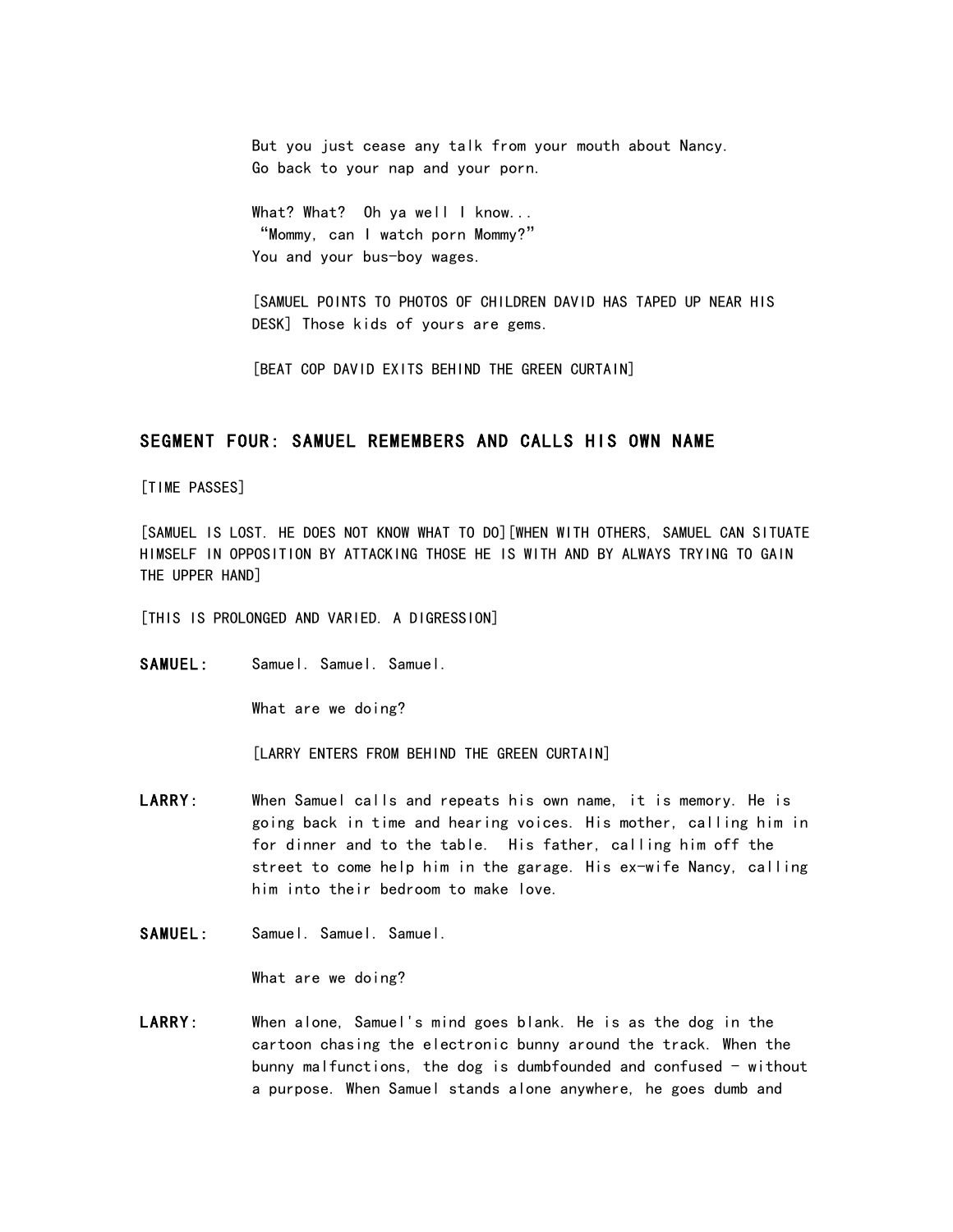becomes filled with a great anxiety, and like the dog without the electronic bunny to run after, he is left standing in a void, staring into an abyss.

SAMUEL: Samuel. Samuel. Samuel.

What are we doing?

Samuel. Samuel. Samuel.

What are we doing?

[LARRY EXITS BEHIND THE GREEN CURTAIN]

[TIME PASSES]

[SAMUEL GOES INTO A DETERMINED AND DISCIPLINED REGIMEN OF POLICE CALISTHENICS. HE SPEAKS DURING AND IN BETWEEN THE REGIMEN]

You're OK Sam. Sam you're OK.

Just get yourself through this fucking stakeout and take some leave. You haven't taken a sick day in eight years. Since the day you walked out of that goddamned rehabilitation center the department made you go to, to keep the job. To keep the detective stripes. Fucking rehab! Forced to listen to some asshole with a ponytail talk about getting off the glass dick. My God! 3 Years on undercover NARC! UNDERCOVER!

[MUSIC IS HEARD]

Except there ain't no cover to hide under mother fucker! Licking the asshole of every dirt whore and blood stained pipe queer... Doing my duty! ...And what do I get?! Rehab! Divorce papers! Humiliation! Fuck that!!

Samuel Samuel Samuel Hold on baby Hold on baby If you can get through that shit

[HE TRAILS OFF. HE IS FRAGMENTING]

[SAMUEL EXITS BEHIND THE GREEN CURTAIN]

[BLACKOUT]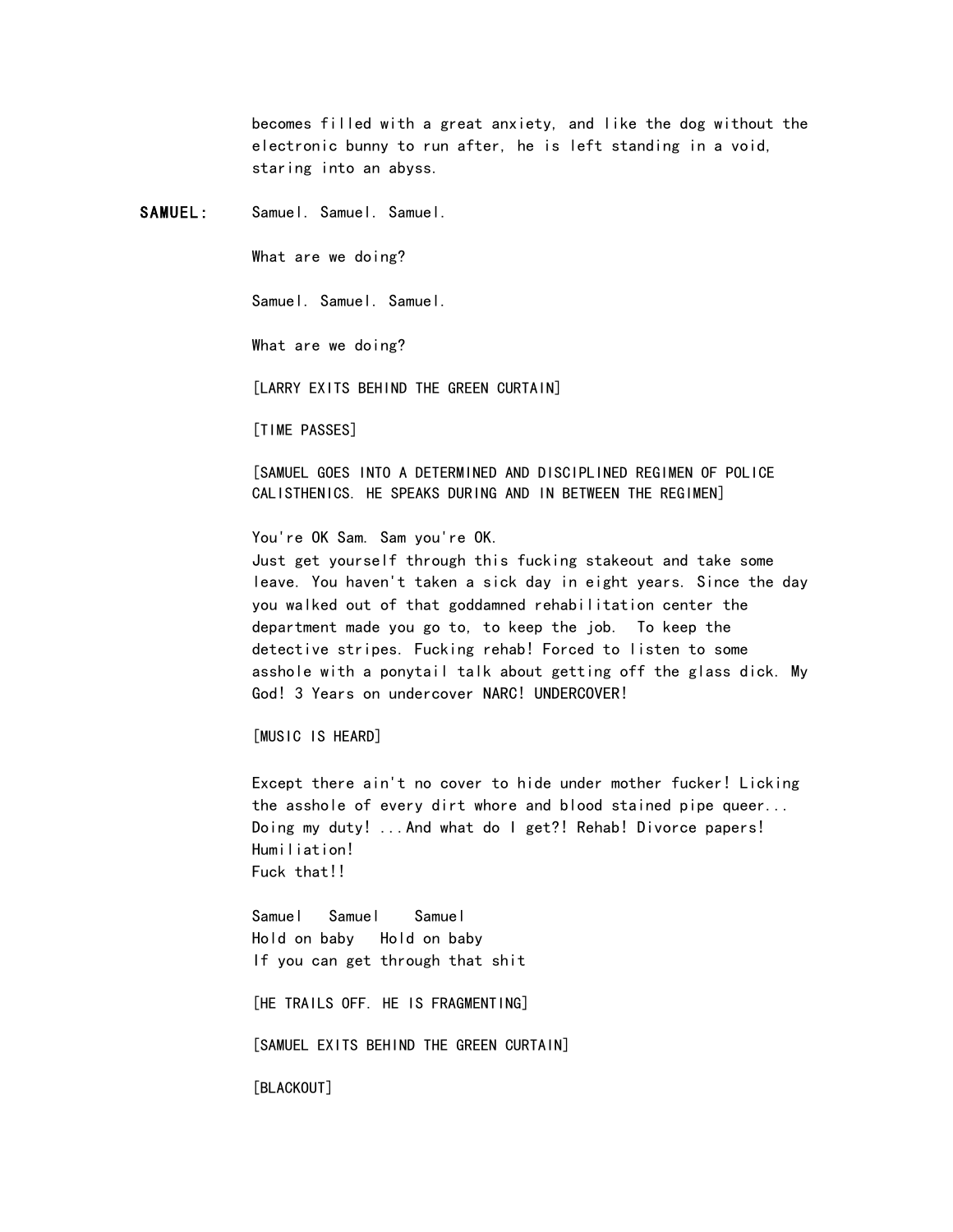# SEGMENT FIVE: ON THE LAM LARRY

[LIGHTS UP. LARRY HAS ENTERED DURING THE BLACKOUT. FROM BLACKNESS LARRY APPEARS. HE SITS PEACEFULLY IN A CHAIR]

[TIME PASSES]

```
LARRY: I'm Larry. I'm Larry. I'm Larry.
 I had a sex change operation. 
 I'm on the lam. 
 ... and I live here [LOOKS AROUND] in this storefront
 things were peaceful (for a while)
 until the cops showed up and 
 well ... we all know what happens once the cops show up 
 [LARRY IS SMILING. SEEMS TO ENJOY HIS OWN JOKE]
 I'll just have to COPE I guess... 
 [LARRY DANCES AND SINGS.]
 [LARRY REMEMBERS]
 I'm on the LAM LARRY …
 I'm a peculiar mix
 I'm a peculiar mix
 I'm a peculiar mix
 [STOPS SINGING AND DANCING. LIGHTS A CIGARETTE]
 I'm a retired ex international playgirl, and a merciless gadfly
 that listens and floats and witnesses, comments, and even 
 narrates the action between cigarettes.
 I have a big scene with the girl. Because she causes me to
 remember my past. Her name is Lori, which was my former name when 
 I was a woman.
 [AGAIN LARRY SINGS AND DANCES]
 I'm a peculiar mix
 I'm a peculiar mix
 na na na na na
 na na na na na
 hmmm hmmmm
 [BLACKOUT]
 [LARRY EXITS BEHIND THE GREEN CURTAIN IN THE BLACKOUT]
```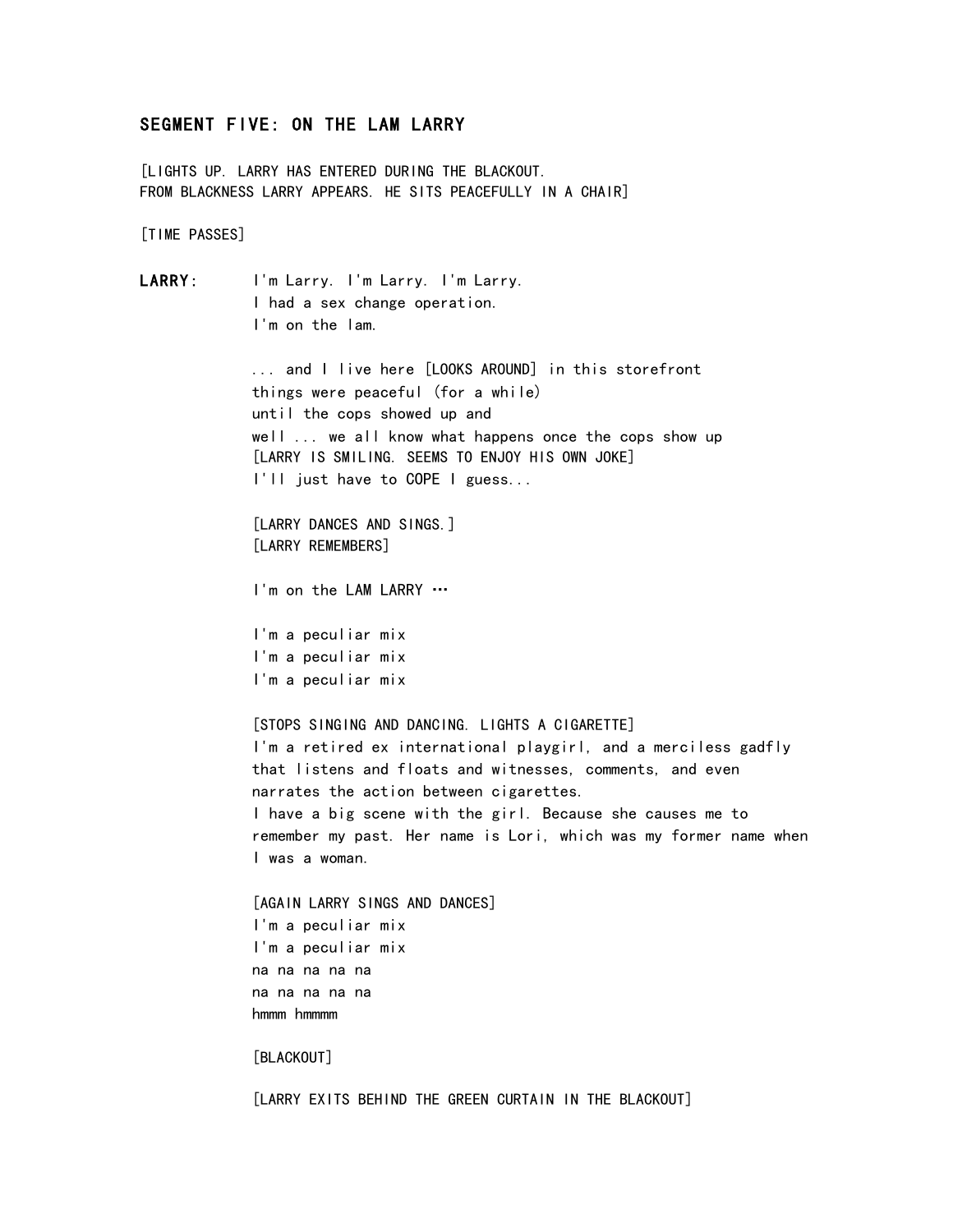# SEGMENT SIX: DAVID AND SAMUEL TALK AND PASS THE TIME WHILE ON **STAKEOUT**

[LIGHTS UP. A LULL. THERE IS MUSIC]

[DAVID ENTERS FROM BEHIND GREEN CURTAIN. HE SEEMS DEEP IN THOUGHT AND TO BE ENGAGED IN POLICE BUSINESS. HE IS MAKING MARKS ON A CLIP BOARD HE HOLDS IN HIS HANDS]

[AFTER SOME TIME, DETECTIVE SAMUEL ENTERS FROM BEHIND THE GREEN CURTAIN]

[BOTH STAND ON THE CARPET AND BEHAVE AS THOUGH THEY DO NOT SEE ONE ANOTHER. MAYBE THEY ARE PRETENDING OR MAYBE THEY CANNOT SEE]

[EVENTUALLY, THEY BUMP INTO ONE OTHER. A POLITE SHYNESS TAKES OVER]

[MUMBLING TO EACH OTHER] "OH I'M SORRY" "I SHOULD PAY MORE ATTENTION" "I GOTTA GET MORE SLEEP" "ARE YOU OK?" "MY GOODNESS WHAT A KLUTZ I AM!"

[AFTER "POLITE SHYNESS" EPISODE BOTH MEN GO TO THEIR USUAL POSITIONS. DAVID IN THE CHAIR AND SAMUEL PACING. BOTH RESUME WHAT SEEMS NORMAL POLICE BUSINESS ON STAKEOUT]

[TIME PASSES]

- DAVID: Ahh... this is... Jeez... How shall I say it? I'm not... I've been...There's some bridges I've... ha ha... Ya bridges. I love bridges... I love bridges... In New York City!
- SAMUEL: Ya. Ya. I'm with you David. I can see that. The bridges are the absolute best bridges in New York City. Fuck those Scandinavian pussies and their bridges! They don't have shit on us! Fucking Scandinavian bridges Suck!
- DAVID: Ya. Ya. I'm with you Sam. There's no bridges where I came from. Well, little ones. And lots of trains. No bridges. Just trains.
- SAMUEL: Trains are good though. The whistle. I love a train whistle. [SAMUEL MAKES A SOUND OF A TRAIN WHISTLE.]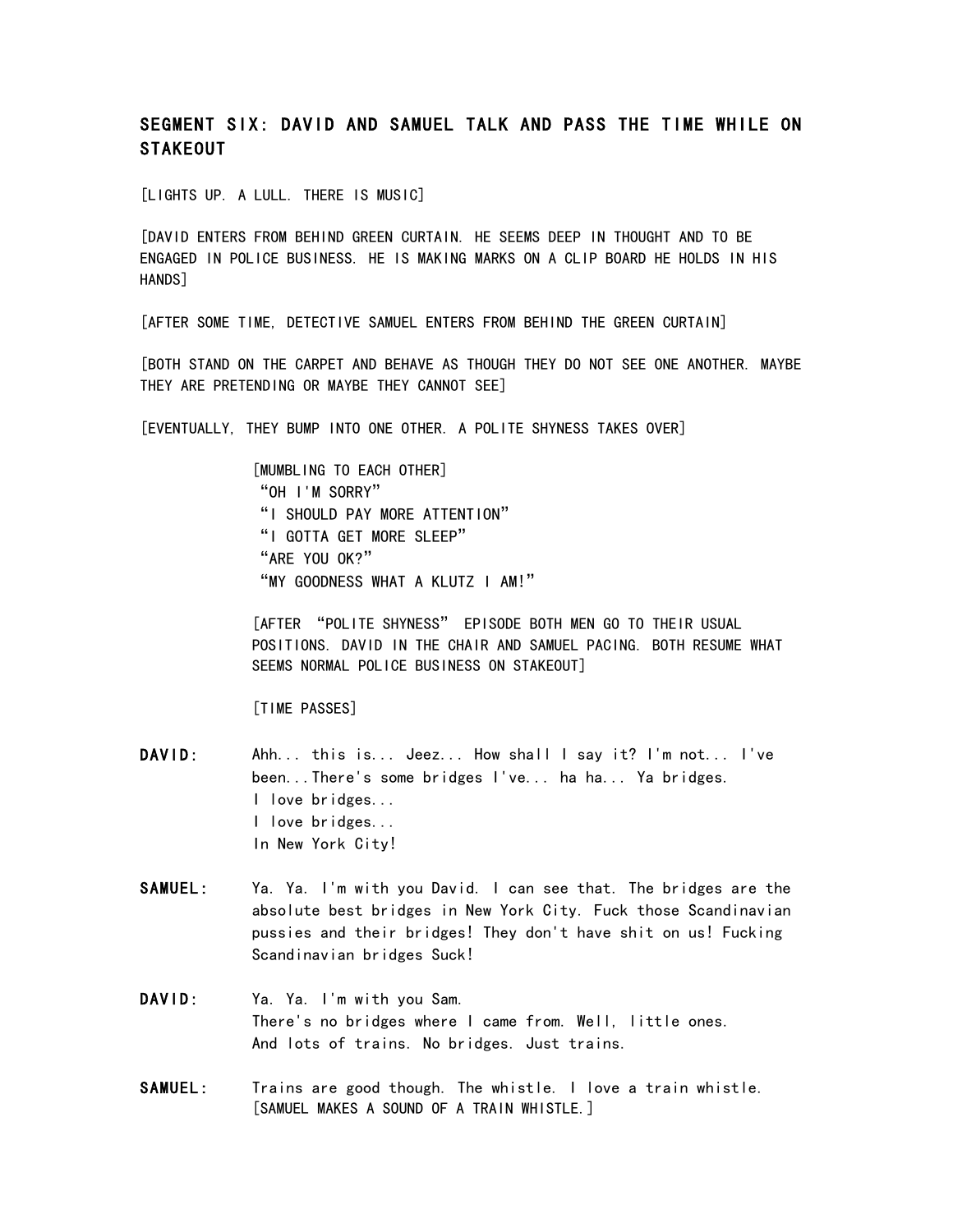[TIME PASSES]

- DAVID: I can't talk now. No. No. Shhh! George, he'll hear you.
- SAMUEL: Leave the George on the horn.
- DAVID: Why should I do what you say?
- SAMUEL: Leave the George on the horn.
- DAVID: [INTO PA] George, he wants me to leave you on the horn. I know. I know.
- SAMUEL: Who are you talking to? [PAUSE] Don't do that here.
- DAVID: Where else can I do it if I can't do it here?
- SAMUEL: how bout (anywhere but on the job dickhead) a job I got for you, that I have to answer for, not you! ...and beyond all that, you call that a fantasy?! some guy named George?!
- DAVID: It's more than that. [PAUSE] It's more than that.
- SAMUEL: Well fuck me.

[LAMBO LARRY ENTERS FROM BEHIND THE GREEN CURTAIN]

LARRY: David and Samuel know each other as only former partners on the beat can. Years back, when Samuel was promoted, a gulf opened up between them that they have never been able to fill back in – despite their best efforts. At the time, climbing the department ladder, Samuel felt he needed to "mix in different circles" and break free of his old friend. To not be weighted down. This separation sent David into a tailspin, and he fell into what would become a now chronic dialogue in his head between: a) the berating voice, and

- 
- b) the mollifying voice.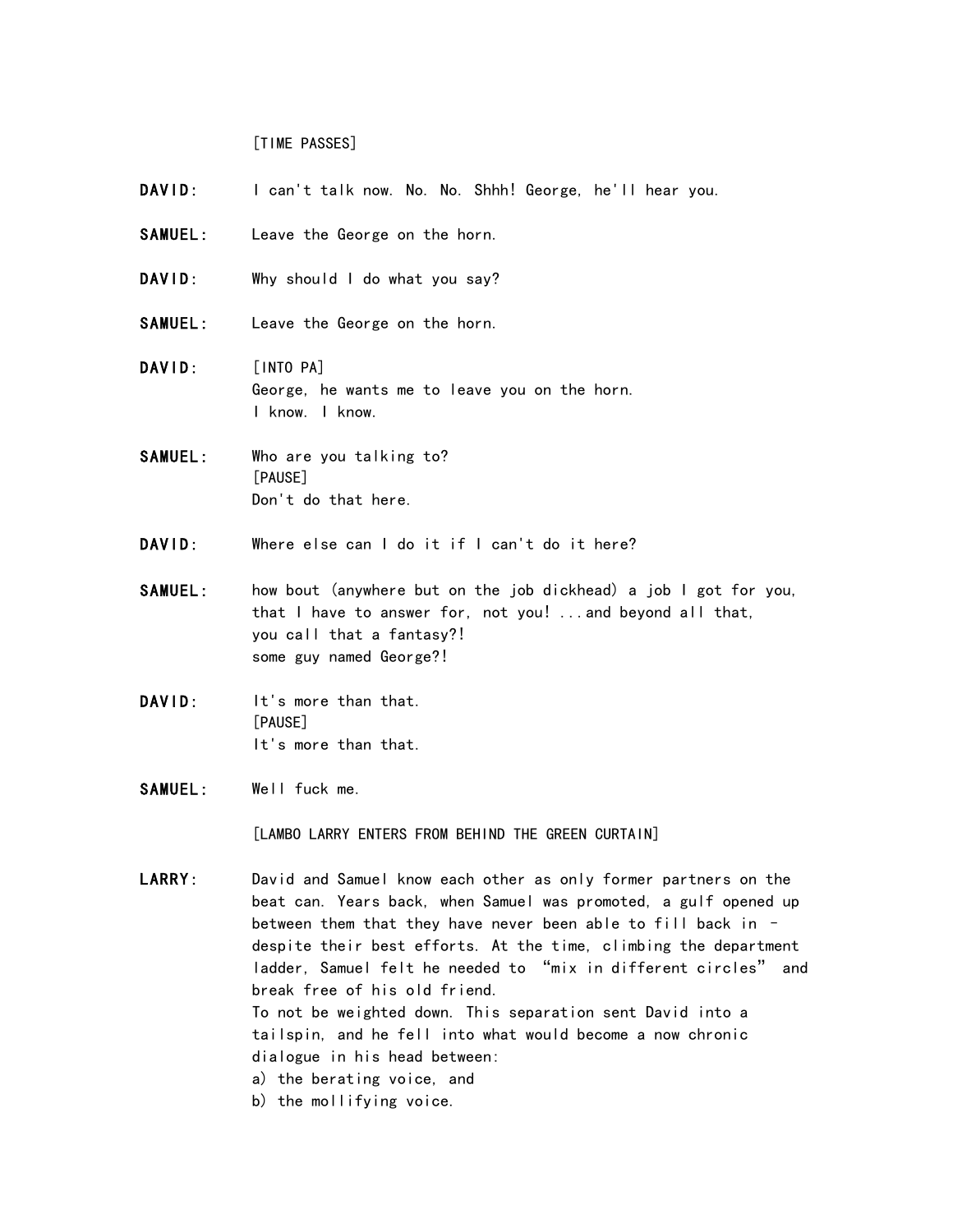Relief from these voices David finds in sleep, in thinking about his imaginary children, and lately, in Chinese pornography.

[LAMBO LARRY EXITS BEHIND THE GREEN CURTAIN]

[TIME PASSES]

- SAMUEL: hmmm ya hmmm ya soft blonde hmmm ya… You know the type
- DAVID: Please. Shhhh! I don't want to hear you talk about your sick "underground" memories
- SAMUEL: Undercover waggly dick. Undercover.
- DAVID: Whatever. [PAUSE] Strawberry blonde?
- SAMUEL: No No. Soft blonde. Soft soft. Not strawberry. Definitely not strawberry. [BECOMING IRATE] I hate fucking strawberry!
- SAMUEL: [CONT...]Hmmm Ya Hmmm... Just the faintest hint of dirty... [SAMUEL MAKES GESTURE DEMONSTRATING WHAT HE MEANS BY "DIRTY"] I mean barely barely dirty barely barely dirty barely
- DAVID: I don't want to I don't want to watch you talk about I don't want to
- SAMUEL: The doc says talking it out is good for the healing. Doc says to talk it out.
- DAVID: You're talking all the time, but I haven't seen any healing. Your talking is fucked up! You're talking is fucked! Keep it to yourself.
- SAMUEL: You're the one who asked whether she was a Strawberry Blonde, not me.

[PAUSE]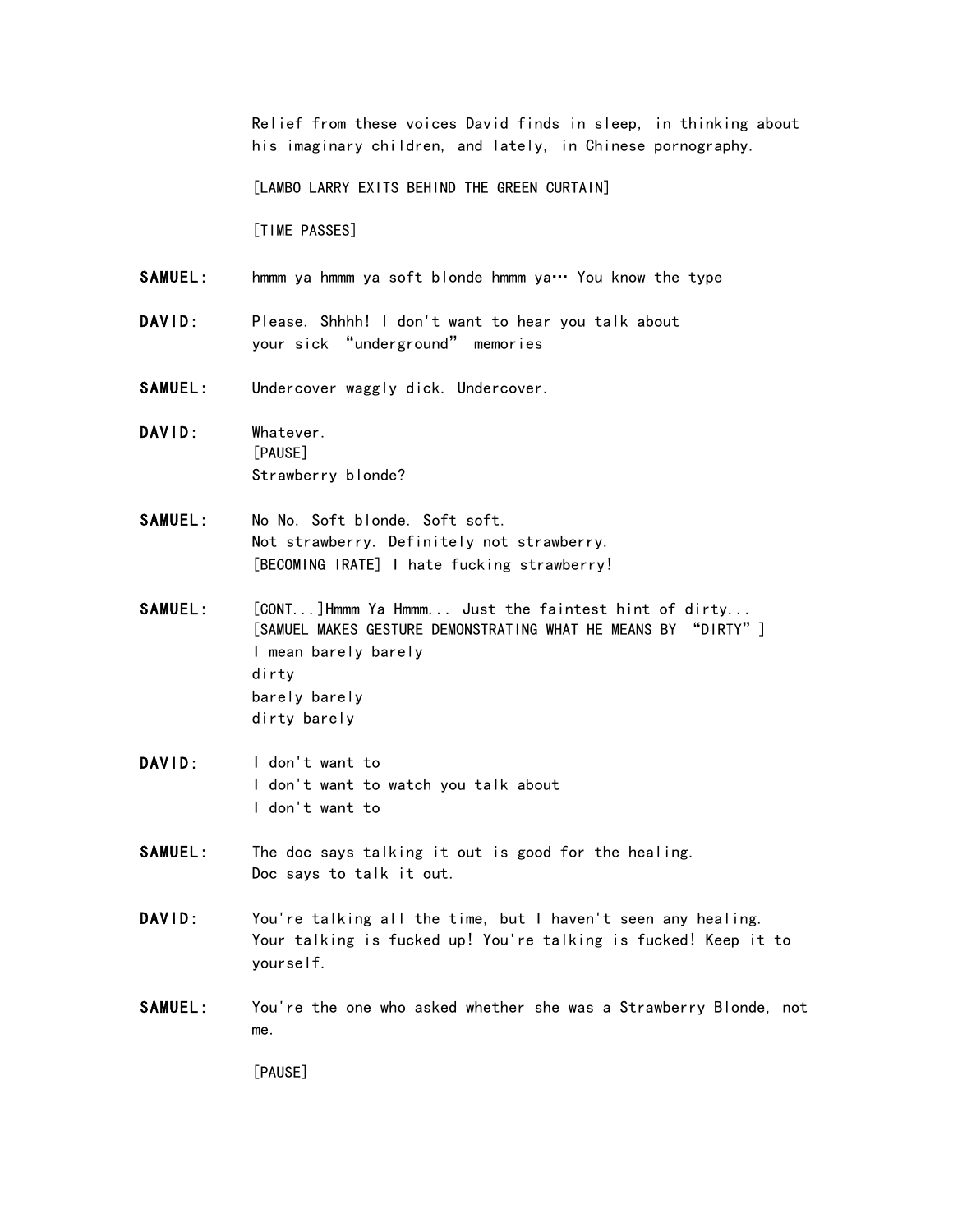- DAVID: I keep getting emotional all the time.
- SAMUEL: Maybe you should see somebody.
- DAVID: Why does getting emotional have to be something I see somebody over?
- SAMUEL: It doesn't. [PAUSE] But with you maybe it does mean that.
- DAVID: With me? Ha ha. [DAVID STARTS WELLING UP. HE IS BECOMING EMOTIONAL.]
- SAMUEL: Cops shouldn't cry.
- DAVID: Well they do.
- SAMUEL: Well they shouldn't.
- DAVID: But they do.
- SAMUEL: But they shouldn't.

[PAUSE]

- SAMUEL: You'll never see me crying. I will not cry in front of you.
- DAVID: You cry alone?
- SAMUEL: None of your business.
- DAVID: That means you do. Otherwise you would deny it. It makes me feel good to imagine you by yourself crying.
- SAMUEL: [SOMETHING ON THE MONITOR GRABS SAMUEL'S ATTENTION]

Shut up for a second! I think something's going on over there.

[GIVING ORDERS]

Call headquarters! See if they can run a number for me.

[DAVID DOESN'T MOVE. HE IS FROZEN]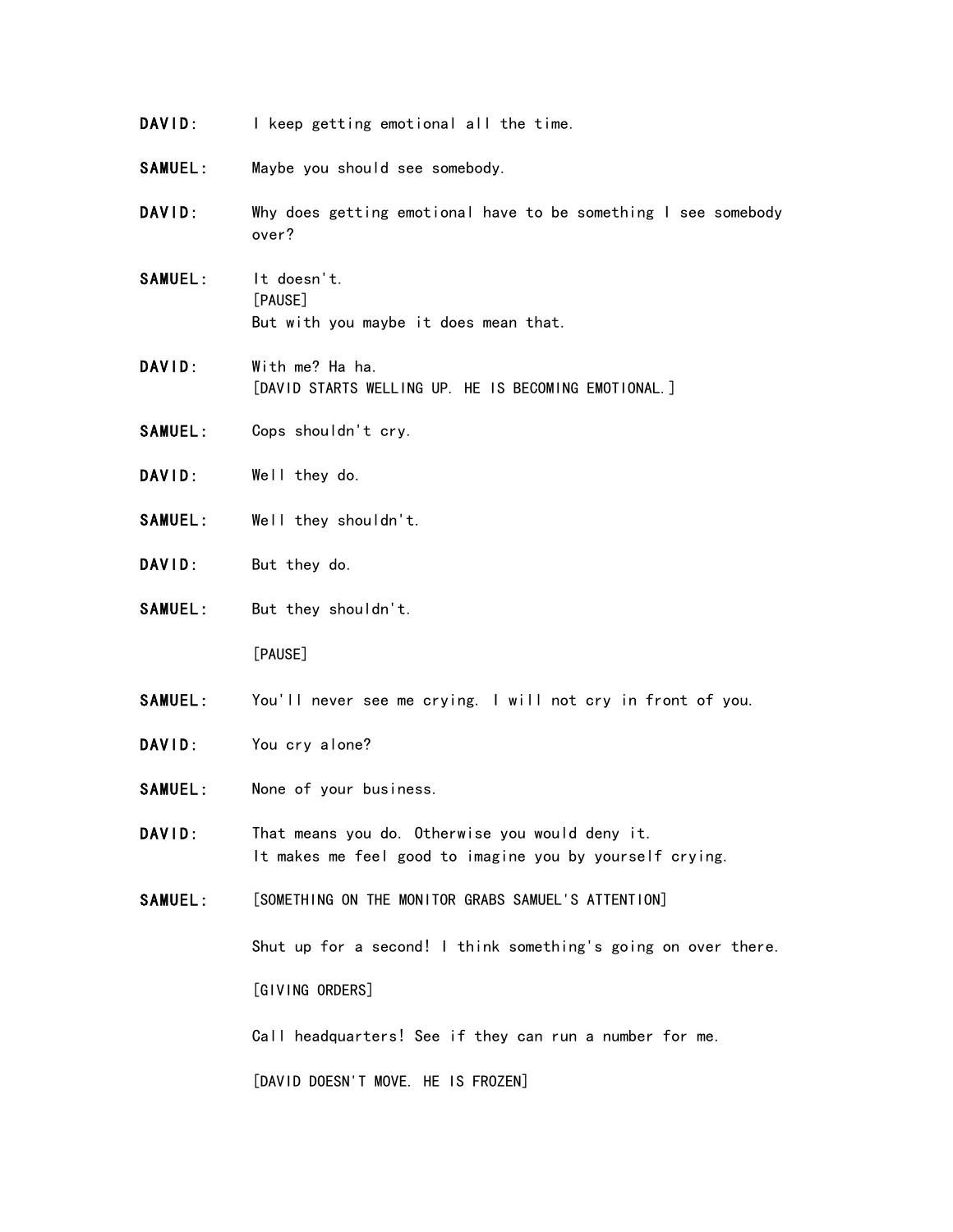SAMUEL: Hello. David! Snap out of it.

[SAMUEL SCREAMS AT DAVID]

HEY! Dickhead! Call dispatch!

I think something's breaking off across the street, finally!

[DAVID BECOMES EMOTIONAL AND STARTS TO CRY. SAMUEL SEES THIS, BUT AS IT SEEMS TO BE AN EMERGENCY, HE PUSHES DAVID ASIDE, ALMOST BRUTALLY, AND GRABS THE PA TO CALL DISPATCH]

SAMUEL: DISPATCH! DISPATCH! HELLO! HELLO! Ya. Ya. This is Detective Samuel at STAKEOUT QLU444 - NOVAK What? I said QLU444 - NOVAK NOVAK! NOVAK! That's V as in Victor. Not B! No. No! Not B. No this isn't Stakeout QLU444 - NOBAK NOVAK! NOVAK! YES! YES! We've got what I believe to be a very very dangerous dangerous circumstance developing across the street at the Pizzeria. Yes, Carmine's. Yes, I know. Yes, he is a very unpredictable and volatile individual. Yes. That's why I'm asking for backup. No. No. Now! We need backup now!

- DAVID: Samuel. Samuel.
- SAMUEL: Hold on. What David? What could it possibly be?
- DAVID: I think things have cooled down over there. It might be nothing. I don't think anything has happened. Nothing has happened I think.
- SAMUEL: Let me make the judgment calls around here, OK. Let me do the heavy lifting, and you just try not to cry on the equipment. OK?

[BOTH MEN STARE AT THE MONITOR. NOTHING HAS CHANGED]

 Hello Dispatch. Ya. Ya. I'm sorry, false alarm. OK. OK. Yes. Yes Sir. I'll try and do better. Yes. Yes. Yes. I have. Yes I have.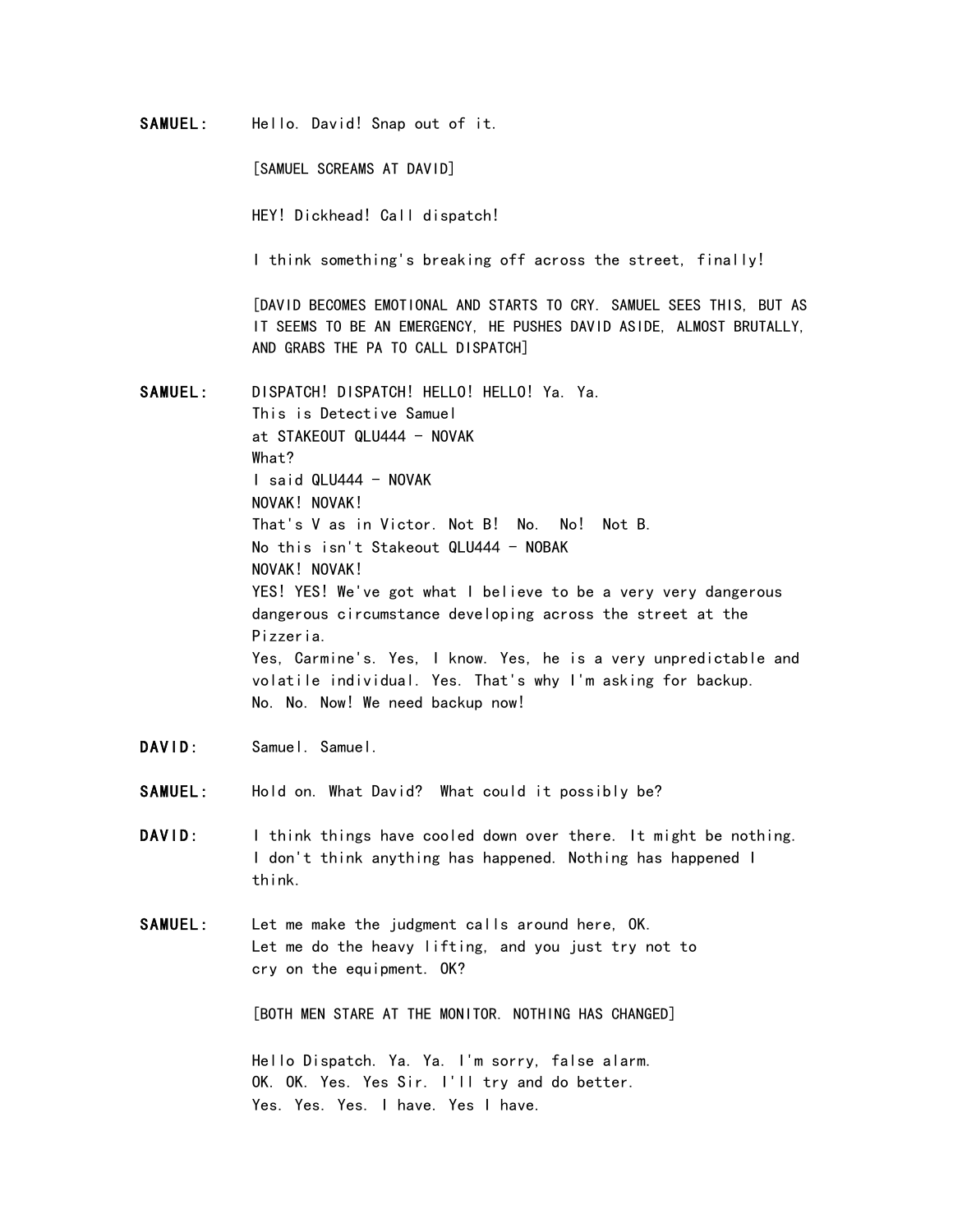I know the story of the boy who cries wolf. I'm sorry. I'm sorry. It won't happen again. I'm sorry. [SAMUEL SLAMS DOWN THE RECIEVER] [TIME PASSES] [SAMUEL EXITS BEHIND THE GREEN CURTAIN]

# SEGMENT SEVEN: LARRY AND DAVID TALK

[LARRY ENTERS FROM BEHIND GREEN CURTAIN DURING BLACKOUT][TIME PASSES. EACH GIVES THE OTHER HIS SPACE][FINALLY DAVID SPEAKS][LARRY IS LISTENING TO DAVID AND PACING BACK AND FORTH ON THE CARPET][DAVID IS CONFESSING TO HIM; HE IS OPENING UP TO LARRY. LARRY IS LENDING DAVID AN EAR][INTIMATE AND PRIVATE]

- DAVID: ...don't we have enough problems? Can't we just settle into something that's agreeable? Everything has just gotten bunched up and there's no clarity. So I just want to show up and do my job and not make waves. If my kids are right out here [DAVID MAKES GESTURE INDICATING THAT HIS CHILDREN ARE LITERALLY IN THE ROOM] then I have something. It's a carrot. Maybe a salesman will put a picture of a Lamborghini above his desk – but for me, it's my kids. My kids are my Lamborghini.
- LARRY: Do they even make Lamborghinis anymore?
- DAVID: Beats me.
- LARRY: Nothing like a good ol' Lambo opened up to the max on some dirty peasant Italian back road all jacked up on cheap French wine and Quaaludes. I've lived at least 7 or 8 different lives, David,and what do I have to show for it? Hmm?

[PAUSE] [THEY BOTH LET THIS QUESTION SIT]

Well, at least my soul is intact. Not to get metaphysical on you, David, but through it all  $-$  the women, the drugs, the Spanish prisons, living under bridges, days on end lost on PCP in a nudist colony in the jungles of Mozambique – through it all – the wives, the divorces, the highs, the lows, my sex change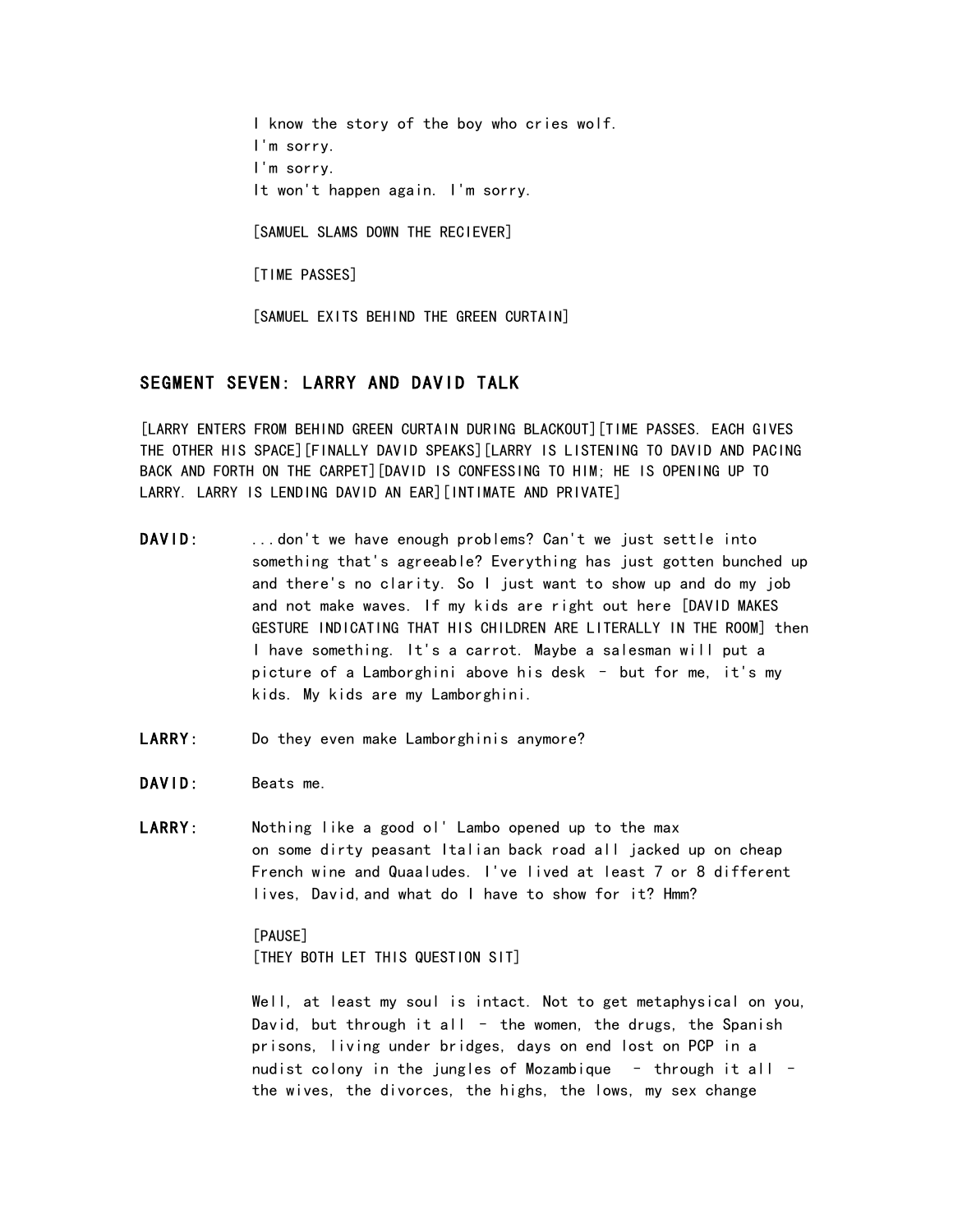operation with the endless succession of disinfectants and puss and swabs – through all that – all of it – I stand here, in this flea trap rotted out memory – this "of another era" room full of ghosts and lead paint in my robe and slippers hiding from just about every known international governmental authority... HAPPY! I'M HAPPY! ...and I sleep like a baby! Dreaming every night of wondrous rivers and boundless horizons. Today I love life and kiss the earth! Put a price tag on that David. You know how many miserable fucks there are out there, David? "MISERABLE"... The misery of which I speak is the fuck 50 lbs. overweight whose wife hates him, for many reasons she hates him, but mostly because his last hard on was somewhere in the middle of the Carter Administration. And this is no quick (pop some blue happys) fix. No sir. He's "miserable." The back trouble, the pain pills, the COUPONS! All the goddamned connectivity! No Sir! I'm free! I'm free! I will love, liberate me! I have boundless love in my heart!

[LARRY EXITS BEHIND THE GREEN CURTAIN] [BLACKOUT]

# SEGMENT EIGHT: DAVID IS ALONE

[LIGHTS UP] [TIME PASSES] [MUSIC IS HEARD] [DAVID LOOKS AT HIMSELF IN THE MIRROR.] [DAVID DANCES ON CARPET PLAYING WITH HIS IMAGINARY CHILDREN]

DAVID: This is my uniform. Every morning my kids laugh at me. But I don't care that they do.

> [INTO PA] You'll never have kids you lying motherfucker!

> I stand and I look across the room at my kids.

[SPEAKS TO HIS IMAGINARY KIDS ACROSS THE ROOM] "It's OK darling. It's OK darling." "I'm right here."

I say that. I'm right here. But in all honesty, I'm not sure. I'm not sure I am right here.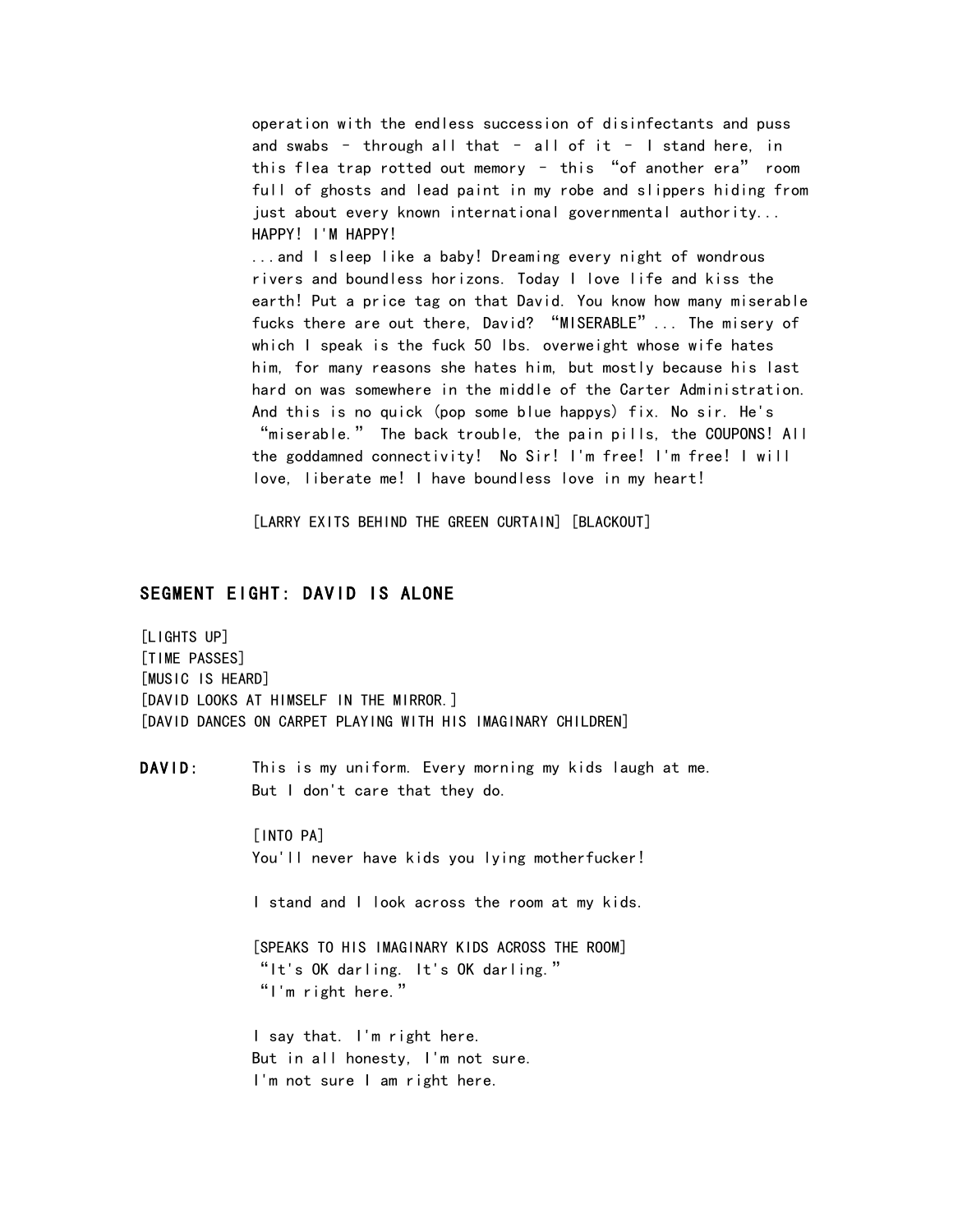[INTO PA] You're my sweetheart. You are my sweet sweet heart. [TO HIS "KIDS"] "I'm not going anywhere." "I'm right here." "Don't!" "Please don't." [TALKING TO HIMSELF AS ONE OF HIS "KIDS"] "He's sittin down David Daddy." "Daddy's forlorn." [TIME PASSES] I sit around and I talk to my kids in my uniform. From time to time I'll even arrest them. My own children (for fun). They love it. We have a play jail and everything. They start laughing and giggling and we have a great old time. [DAVID SPEAKS TO AUDIENCE DIRECTLY] I'm a cop because my father was a cop And my father's father and so on (cop fathers as far as the eye can see) So I'm just here point man in a cop line and my boy is duty bound to carry it on I will be a COPDADDY I will carry on the line no need for you to worry anymore about that! You've done your duty good boy [DAVID PATS HIMSELF ON THE HEAD] I'm a cop who's a mixture of a cop and the expressionist painter Van Gogh I'll drink the turpentine (no problem) and I'll even cut the ear off except it'll be your ear instead of mine, see the diff? we're a lot the same. Samuel is sort of like my brother running full speed without opening any doors [DAVID RUNS FULL SPEED INTO THE WALL CRASHING TO THE FLOOR] [DAVID HAS A FIT]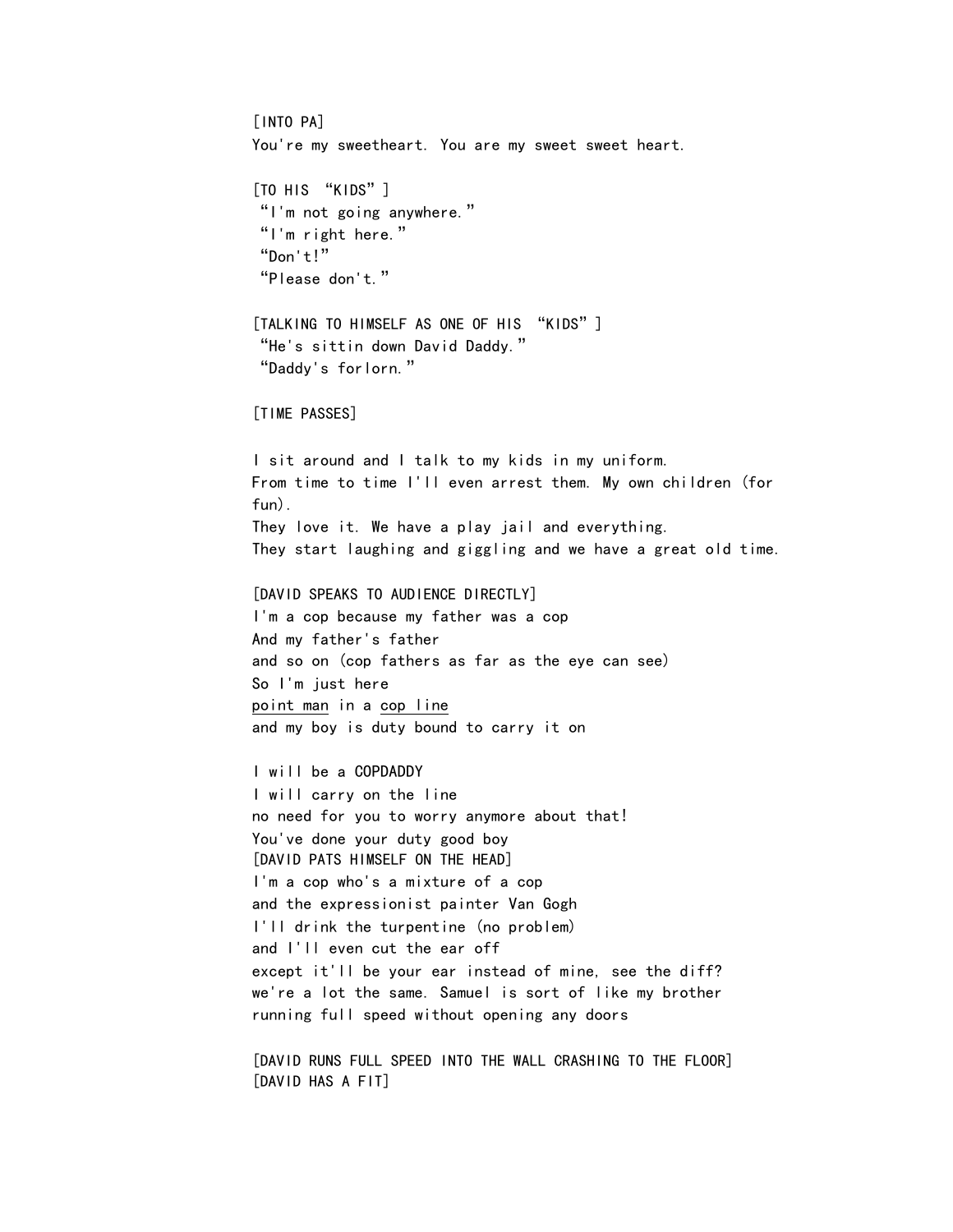no one ever told the truth Van Gogh is a pussy in his blue room screaming murder and shooting himself and having his brother pay his fucking bills!? what kind of respectable person lives like that?

[DAVID EXITS BEHIND THE GREEN CURTAIN] [BLACKOUT]

# SEGMENT NINE: LARRY AND SAMUEL TALK

[LIGHTS UP][LARRY AND SAMUEL HAVE ENTERED DURING THE BLACKOUT][BOTH ARE SITTING. THEY ARE ENGAGED IN A DRAWN OUT CONVERSATION THAT SEEMS TO HAVE BEEN GOING ON FOR SOME TIME][LARRY IS BREAKING][HE IS A VOLCANO THAT IS ABOUT TO BLOW]

- LARRY: You and David go way back I understand?
- SAMUEL: You could say that.
- LARRY: He seems like quite a guy. Somebody you can really count on in a pinch. The way he cares for his kids and all. Those are rare qualities. I mean, what a great guy!
- SAMUEL: A what?
- LARRY: David. I said he seems like a really terrific person. You must feel lucky to have a friend like David? Especially these days.
- SAMUEL: Why don't you go put a swab on one of your open wounds or something?
- LARRY: Because listening to you talk is really grating. You don't know the first thing about David. And I don't care to hear your half-baked theories about "what a great guy he is!" I happen to know David, and let me tell you, Larry, Lambo, he's not who you think he is. OK. I'll leave it at that.

[PAUSE]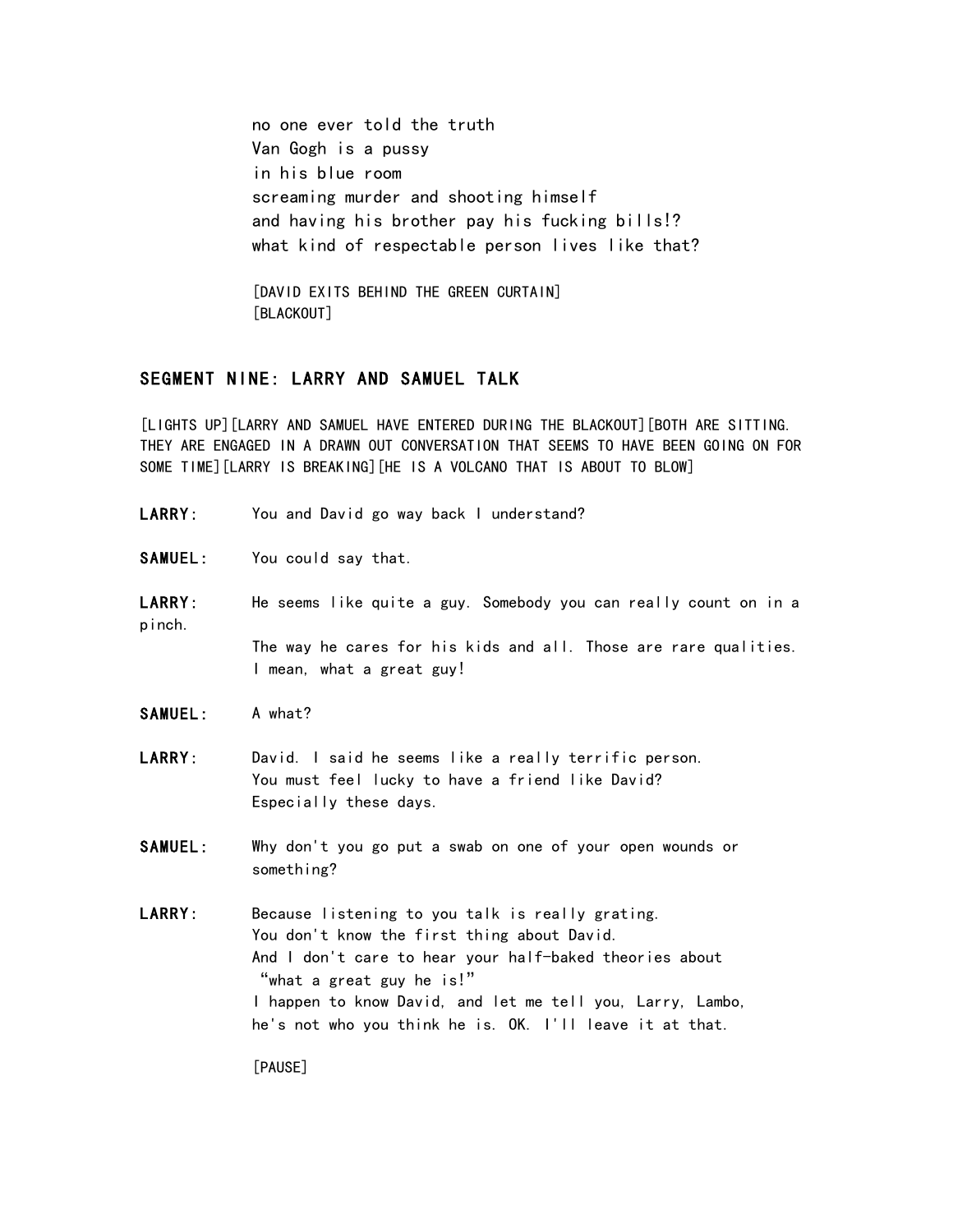Stick to your crossword puzzles Larry, and your theories on the end of the world, and that crystal ball you look into, because everything you say reminds me of my own death and of the corroding drone my ex used to make

[SAMUEL SPEAKS WITH THE "CORRODING DRONE" WITH HIS FACE INTO MIRROR] honey honey come in here honey my mouth is stuck open flies are getting in honey honey my mouth honey flies in my mouth there's a strange white liquid seeping out of my mouth...

- SAMUEL: [UNDER HIS BREATH] ...fucking bitch!
- LARRY: Well I have my opinions, Sam. You can't take those from me. I have a right to my opinions. Every man has a right to his opinions.
- SAMUEL: [SAMUEL LAYS THE TRUTH BARE ABOUT DAVID] Is that right Larry? Lambo. Should put you on a cereal box next to Sambo.

[SAMUEL STARTS SINGING] Loopy Larry acting a little scary, had a little operation, now people know, he ain't no fairy lu lu lu lu la la la la

[AS A VOLCANO DURING AN ERUPTION] Let me tell you something about your good friend David. He lives alone in a one-bedroom railroad apartment in a basementnear the overpass, by himself, for nearly twenty years, or, said another way, all his adult life. He has no kids. He's never had a wife, or for that matter a girlfriend (that doesn't charge him after). The family, the kids  $$ all of it, delusional fantasy. Fantasy that has reached the point of full blown sociopathic paranoid schizophrenia.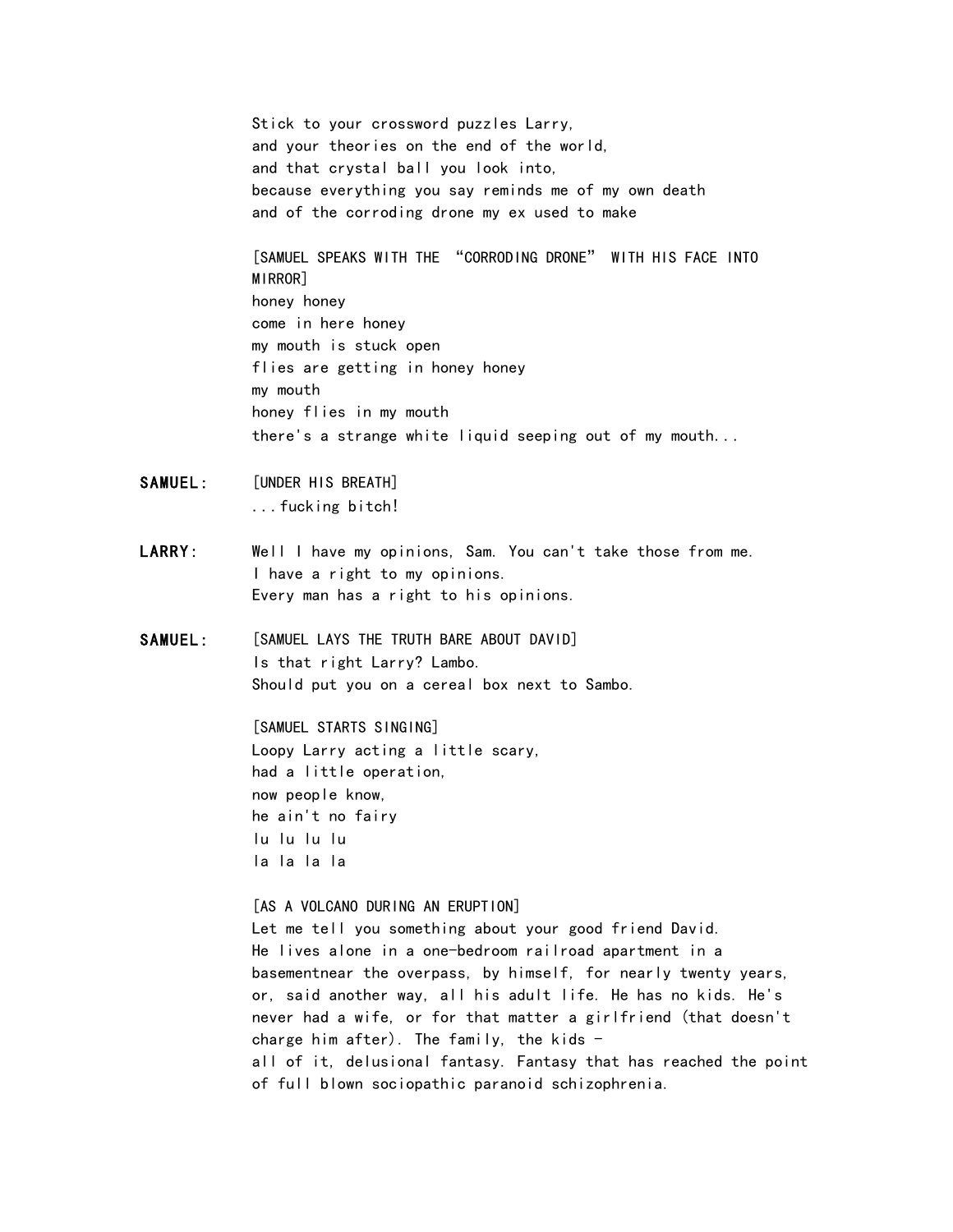[PUTS ON VOICE LIKE AN AIRLINE STEWARDESS]

"But the steady income provided David by the New York City Police Department, affords him frequent and varied visits to an array of Korean Specialty Parlors around the city. Parlors that cater to lonely middle-aged men and their needs."

[PAUSE][SAMUEL IS DISTRACTED BY SOMETHING HE SEES IN THE MONITOR]

His type. David David.

- LARRY: So David lives alone. He's a sociopath, and he goes to Korean brothels for sex? Is that what you're trying to tell me Sammy?
- SAMUEL: Samuel. You call me Samuel. Even Sam. Never Sammy. How many times must I ask? [PAUSE] ...and, yes, to answer your question about David. Yes. That's what I am saying, Larry. [PAUSE] ...oh, ya ...and Larry ...he has no kids. Don't forget that. That's the big one. David has no fucking children! Chances are he never fucking will.

LARRY: OK Samuel. OK. You've made your point. You have expressed your opinion. You have a right to your opinion and your beliefs. But, I'm sorry to inform you, Samuel, my opinion about David has changed not one iota Do you hear me? Are you listening to me now Samuel? not one iota I still think David is a very very special and loving man. I hold fast in my belief in David. A truly truly unique human being. I think you would be wise to re-think the type of friend you have there, before it's too late.

[LARRY EXITS BEHIND THE GREEN CURTAIN]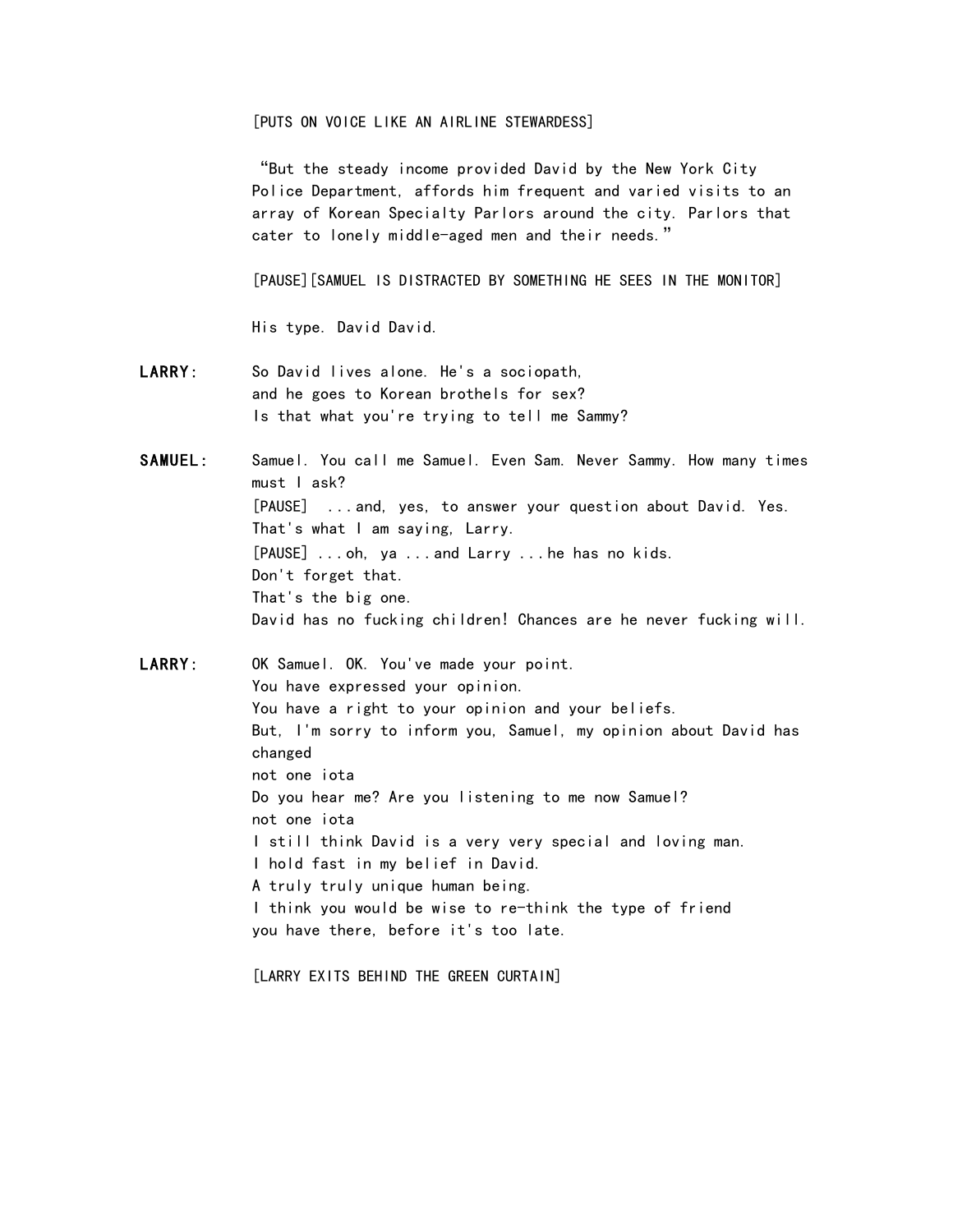### SEGMENT TEN: SAMUEL IS ALONE

[SAMUEL IS ALONE][HE IS FILLED WITH A GREAT ANXIETY][A PARANOID VERTIGO TAKES OVER][AS A FACADE. PAPER THIN. A LIGHT BREEZE BLOWING THROUGH HOLES IN CHEAP PAPER THAT IS THE SUBSTANCE OF SAMUEL'S LIFE]

SAMUEL: I must be a desperate man now.

[TIME PASSES][HE IS LOST][HE TURNS ON FLOURESCENT LIGHT] [TRIES TO MAINTAIN A PROFESSIONAL DECORUM] [TAKES OUT A SMALL KIT WITH SCISSORS AND COMB AND BEGINS TRIMMING HIS HAIR LOOKING INTO THE MIRROR. HE APPLIES AFTERSHAVE. HE PUTS ON LIGHT MAKE-UP. HE PERHAPS CHANGES HIS TIE AND SHIRT ATTEMPTING TO "REFRESH" AND GET SOME TYPE OF GROUNDING BY STRAIGHTENING HIMSELF OUT]

It's all stories about his kids. He just makes it up. David David. Isn't that funny? ...and pathetic? Can you imagine?

[SINGING TO HIMSELF] Sugar and cigar are similar

I can't stand my fucking ex. She lies all the time.

[SAMUEL STARTS TO CRY] I still love her so much. She's blonde. Her mouth is so big she's always drawing strange looks. People talk under their breath,

#### [INTO PA]

"look at that woman with the huge mouth!" "My God!" "My God!" Most of all, how did I end up with her? Why me? The note her first husband left (that I found) was so embarrassing.

#### [SAMUEL IS DIGRESSING - BECOMING A CHILD]

...the things he said about her. And then I went and married her anyway and she ended up doing all those things to me. Nancy fancy is blonde. She is. Spreading her legs and opening that fat blonde mouth for half of Queens to crawl inside, My fucking God! It's so embarrassing. Fucking blondes. I love blondes. I love blondes.

[SAMUEL STARTS TO CRY AGAIN] I love my blonde Nancy so much.

If nobody knew about us it would be OK.